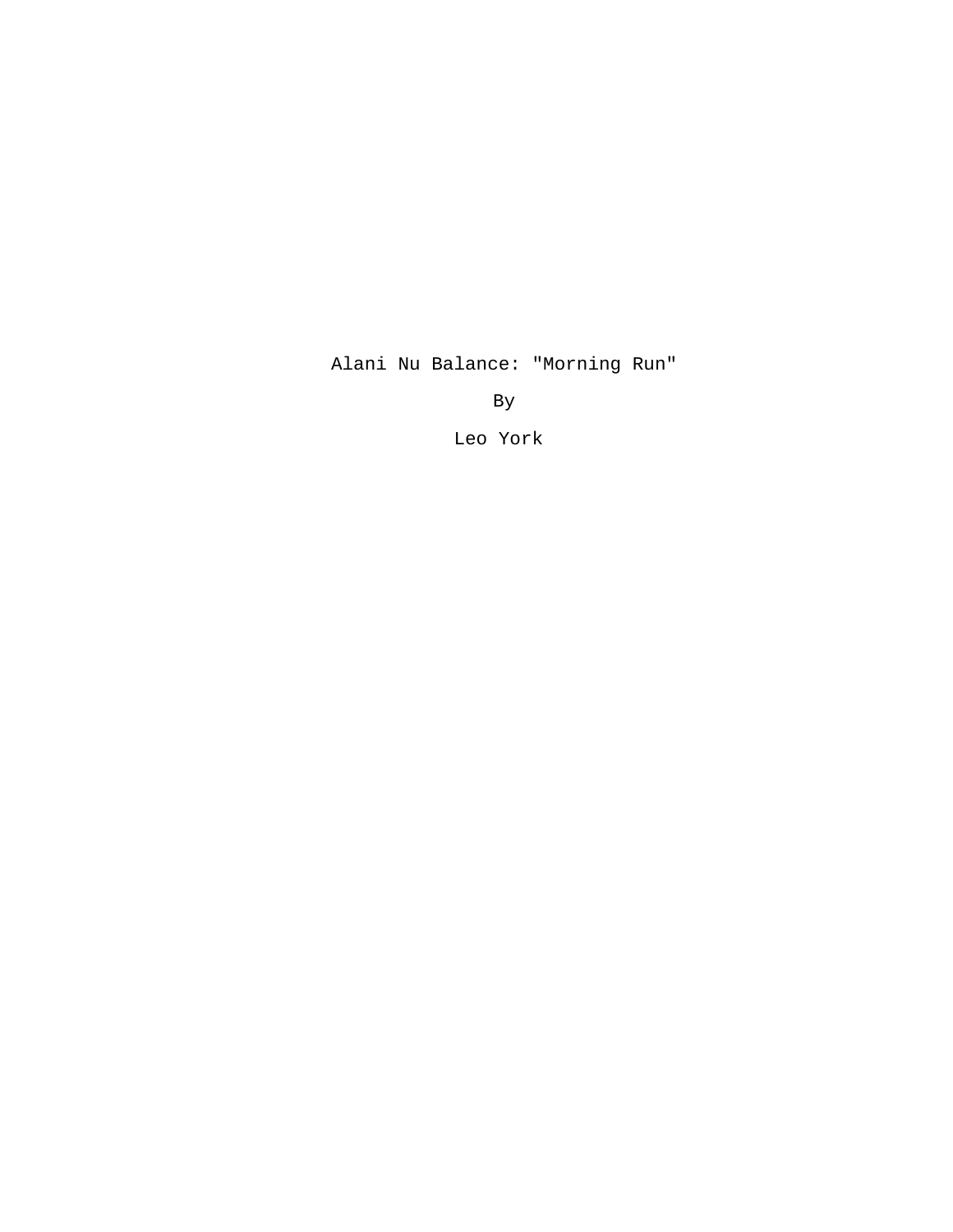EXT-PARK-DAY

Fade in.

It is a slightly overcast day. There are pine trees visible in the background and healthy pine needles in the foreground. This makes the RUNNERS out of focus at first.

They dart past and the camera follows. The blur then comes in focus, obscuring the foreground branches. Now we see four runners, 2 WOMEN, one AUBURN HAIRED one RAVEN HAIRED, 1 MAN with a BEARD AND SHAVED HEAD, and a CHOCOLATE LAB. They are all wearing weather-appropriate exercise attire.

As the voiceover begins, we see the Auburn-haired woman's face up close and clearest of all. Beads of sweat pepper her face, and some fall here and there with each step.

> WOMAN (V.O.) My morning runs keep me balanced. (beat) It wakes me up so I'm recharged and ready for work, an it sets the pace for what else I want to accomplish.

They pass a group of pigeons. The dog barks and they scatter into the air.

> WOMAN (V.O.) That's also why the three of us take Balance by Alani Nu. (beat) Because promoting the right balance of estrogen helps my skin--

We see a close up of her terrific complexion.

WOMAN (V.O.)(CONT) --her mood and insulin sensitivity--

We see that despite the clear exertion, the Raven haired runner is smiling broadly.

> WOMAN (V.O.)(CONT) --And he takes it because folate is important for men and women... (beat) ...looking to start a family.

We see the Raven woman and the man look to each other and grin.